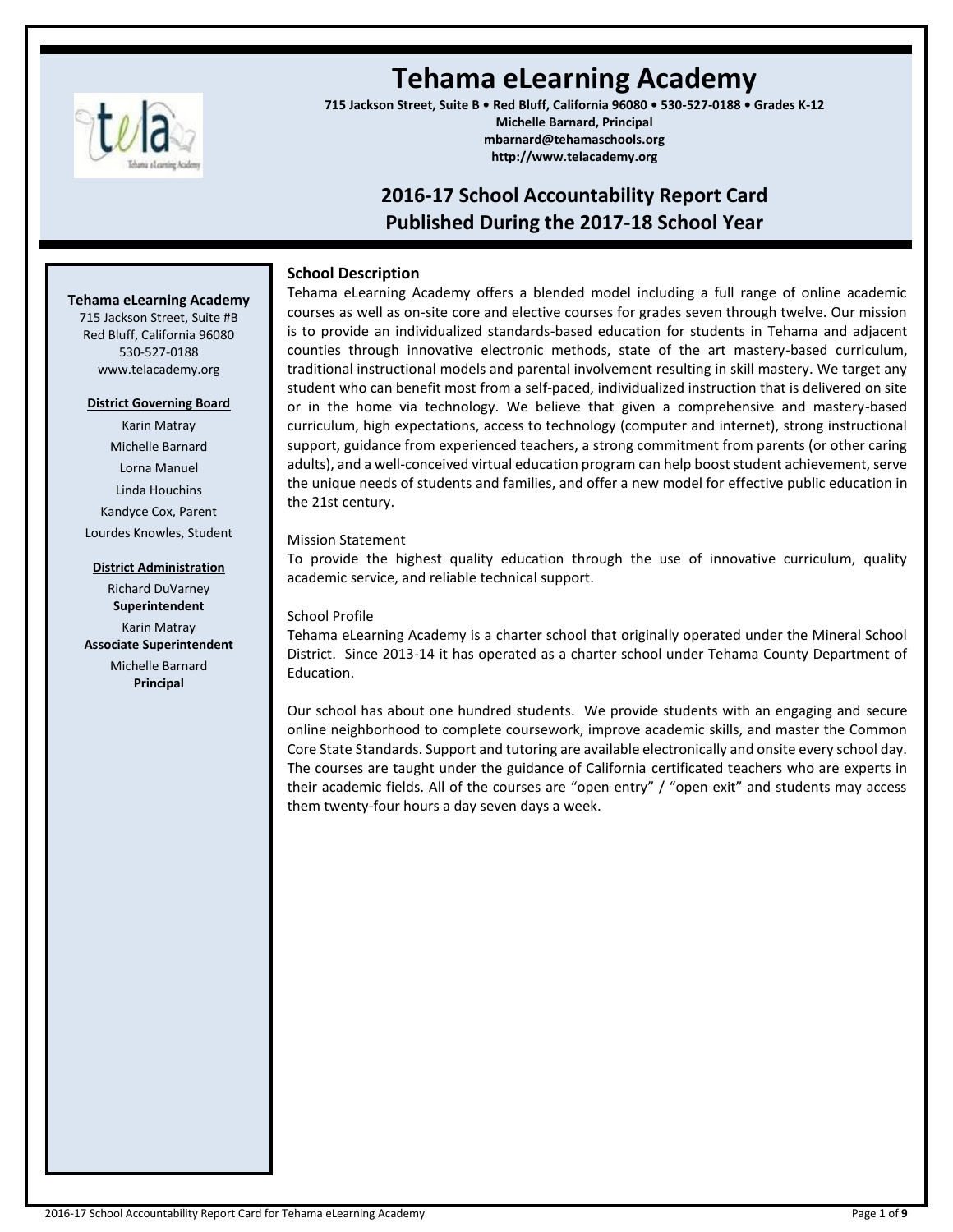## **About the SARC**

By February 1 of each year, every school in California is required by state law to publish a School Accountability Report Card (SARC). The SARC contains information about the condition and performance of each California public school. Under the Local Control Funding Formula (LCFF) all local educational agencies (LEAs) are required to prepare a Local Control and Accountability Plan (LCAP), which describes how they intend to meet annual school-specific goals for all pupils, with specific activities to address state and local priorities. Additionally, data reported in an LCAP is to be consistent with data reported in the SARC.

- For more information about SARC requirements, see the California Department of Education (CDE) SARC Web page at http://www.cde.ca.gov/ta/ac/sa/.
- For more information about the LCFF or LCAP, see the CDE LCFF Web page at http://www.cde.ca.gov/fg/aa/lc/.
- For additional information about the school, parents/guardians and community members should contact the school principal or the district office.

| 2016-17 Student Enrollment by Grade Level       |    |  |  |  |
|-------------------------------------------------|----|--|--|--|
| <b>Number of Students</b><br><b>Grade Level</b> |    |  |  |  |
| Grade 7                                         | 4  |  |  |  |
| Grade 8                                         | 10 |  |  |  |
| Grade 9                                         | 10 |  |  |  |
| Grade 10                                        | 21 |  |  |  |
| Grade 11                                        | 26 |  |  |  |
| Grade 12                                        | 21 |  |  |  |
| <b>Total Enrollment</b>                         | 92 |  |  |  |

| 2016-17 Student Enrollment by Group        |                                    |  |  |
|--------------------------------------------|------------------------------------|--|--|
| Group                                      | <b>Percent of Total Enrollment</b> |  |  |
| <b>Black or African American</b>           | 2.2                                |  |  |
| American Indian or Alaska Native           | 0                                  |  |  |
| Asian                                      | 0                                  |  |  |
| <b>Filipino</b>                            | 0                                  |  |  |
| <b>Hispanic or Latino</b>                  | 23.9                               |  |  |
| <b>Native Hawaiian or Pacific Islander</b> | O                                  |  |  |
| White                                      | 68.5                               |  |  |
| Two or More Races                          | 5.4                                |  |  |
| <b>Socioeconomically Disadvantaged</b>     | 66.3                               |  |  |
| <b>English Learners</b>                    | 0                                  |  |  |
| <b>Students with Disabilities</b>          | 10.9                               |  |  |
| <b>Foster Youth</b>                        | Ω                                  |  |  |

## **A. Conditions of Learning**

#### **State Priority: Basic**

The SARC provides the following information relevant to the State priority: Basic (Priority 1):

- Degree to which teachers are appropriately assigned and fully credentialed in the subject area and for the pupils they are teaching;
- Pupils have access to standards-aligned instructional materials; and
- School facilities are maintained in good repair.

| <b>Teacher Credentials</b>                         |           |           |           |  |  |  |
|----------------------------------------------------|-----------|-----------|-----------|--|--|--|
| <b>Tehama eLearning Academy</b>                    | $15 - 16$ | $16 - 17$ | $17 - 18$ |  |  |  |
| <b>With Full Credential</b>                        | 4         | 4         | 4.5       |  |  |  |
| <b>Without Full Credential</b>                     | O         | O         | O         |  |  |  |
| <b>Teaching Outside Subject Area of Competence</b> | ŋ         |           |           |  |  |  |
| <b>Tehama eLearning Academy</b>                    | 15-16     | $16 - 17$ | $17 - 18$ |  |  |  |
| <b>With Full Credential</b>                        |           |           |           |  |  |  |
| <b>Without Full Credential</b>                     |           |           |           |  |  |  |
| <b>Teaching Outside Subject Area of Competence</b> |           |           |           |  |  |  |

| <b>Teacher Misassignments and Vacant Teacher Positions at this School</b> |  |  |  |  |  |  |  |
|---------------------------------------------------------------------------|--|--|--|--|--|--|--|
| <b>Tehama eLearning Academy</b><br>17-18<br>15-16<br>$16 - 17$            |  |  |  |  |  |  |  |
| <b>Teachers of English Learners</b>                                       |  |  |  |  |  |  |  |
| Total Teacher Misassignments                                              |  |  |  |  |  |  |  |
| <b>Vacant Teacher Positions</b>                                           |  |  |  |  |  |  |  |

\* "Misassignments" refers to the number of positions filled by teachers who lack legal authorization to teach that grade level, subject area, student group, etc. Total Teacher Misassignments includes the number of Misassignments of Teachers of English Learners.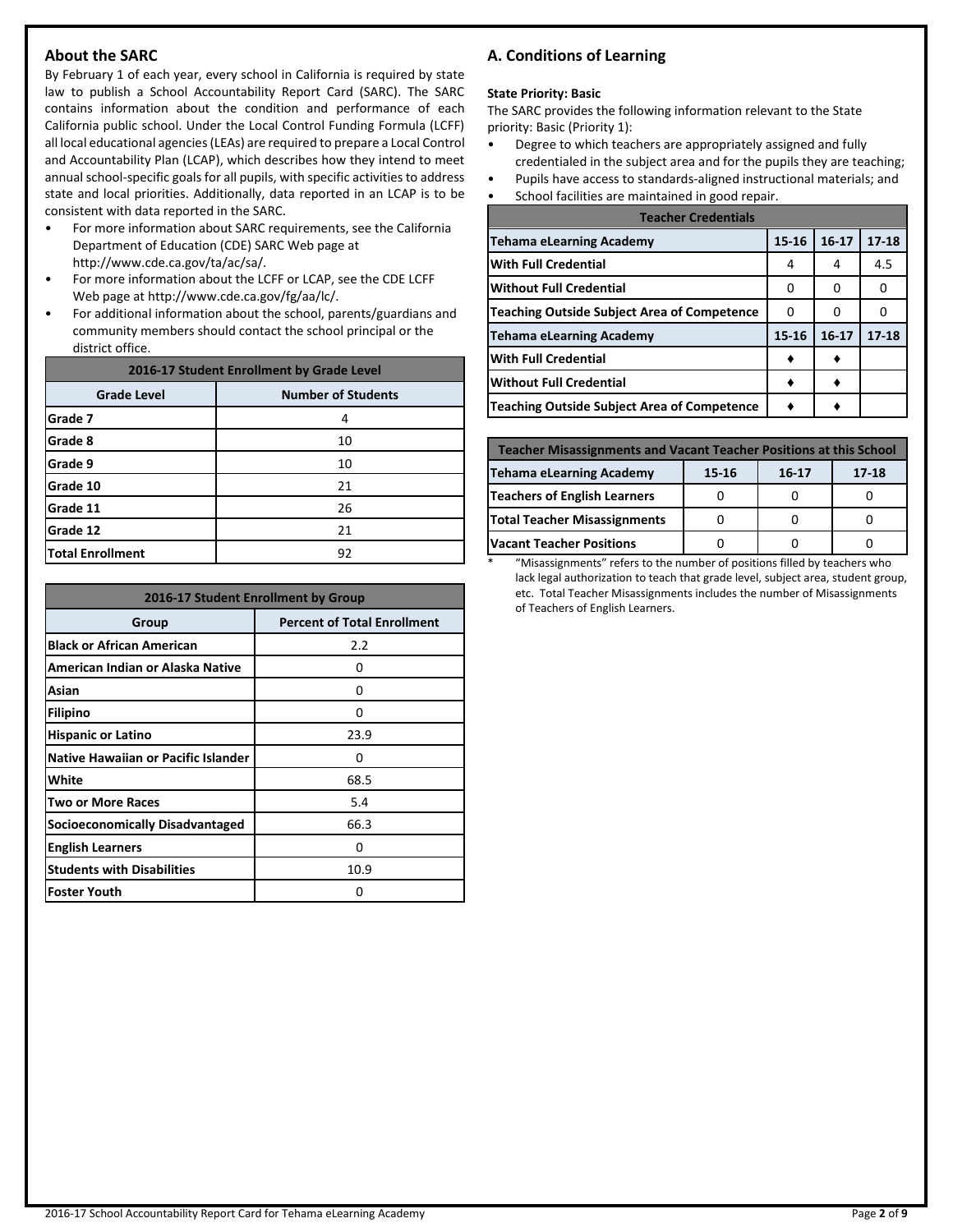## **Quality, Currency, Availability of Textbooks and Instructional Materials (School Year 2017-18)**

The current online curriculum consists of the following programs which are available to students 24 hours/day. 1) A+LS

2) Edgenuity

3) I-Ready Lessons

| <b>Textbooks and Instructional Materials</b><br>Year and month in which data were collected: December 2016 |                                                                                                                                 |           |  |  |  |
|------------------------------------------------------------------------------------------------------------|---------------------------------------------------------------------------------------------------------------------------------|-----------|--|--|--|
| <b>Core Curriculum Area</b>                                                                                | <b>Textbooks and Instructional Materials/Year of Adoption</b>                                                                   |           |  |  |  |
| <b>Reading/Language Arts</b>                                                                               | $1)$ A+LS<br>2) Edgenuity<br>3) iReady Lessons                                                                                  |           |  |  |  |
|                                                                                                            | The textbooks listed are from most recent adoption:<br>Percent of students lacking their own assigned textbook:                 | No<br>0%  |  |  |  |
| <b>Mathematics</b>                                                                                         | $1)$ A+LS<br>2) Edgenuity<br>3) iReady Lessons                                                                                  | No        |  |  |  |
|                                                                                                            | The textbooks listed are from most recent adoption:<br>Percent of students lacking their own assigned textbook:                 | 0%        |  |  |  |
| <b>Science</b>                                                                                             | $1)$ A+LS<br>2) Edgenuity                                                                                                       |           |  |  |  |
|                                                                                                            | The textbooks listed are from most recent adoption:<br>Percent of students lacking their own assigned textbook:                 | No<br>0%  |  |  |  |
| <b>History-Social Science</b>                                                                              | $1)$ A+<br>2) Edgenuity                                                                                                         |           |  |  |  |
|                                                                                                            | The textbooks listed are from most recent adoption:                                                                             | No        |  |  |  |
|                                                                                                            | Percent of students lacking their own assigned textbook:                                                                        | 0%        |  |  |  |
| <b>Foreign Language</b>                                                                                    | 1) Edgenuity<br>The textbooks listed are from most recent adoption:<br>Percent of students lacking their own assigned textbook: | No<br>0%  |  |  |  |
| <b>Health</b>                                                                                              | $1)$ A+LS<br>2) Edgenuity                                                                                                       |           |  |  |  |
|                                                                                                            | The textbooks listed are from most recent adoption:<br>Percent of students lacking their own assigned textbook:                 | No<br>0%  |  |  |  |
| <b>Visual and Performing Arts</b>                                                                          | $1)$ A+<br>2) Edgenuity                                                                                                         |           |  |  |  |
|                                                                                                            | The textbooks listed are from most recent adoption:<br>Percent of students lacking their own assigned textbook:                 | No<br>0%  |  |  |  |
| Science Laboratory Equipment                                                                               | N/A                                                                                                                             |           |  |  |  |
|                                                                                                            | The textbooks listed are from most recent adoption:<br>Percent of students lacking their own assigned textbook:                 | N/A<br>NA |  |  |  |

Note: Cells with N/A values do not require data.

#### **School Facility Conditions and Planned Improvements (Most Recent Year)**

Tehama eLearning Academy is a charter school which is located in Red Bluff, California. The 4,500 sq. ft. facility has four intermediate size offices and three small classrooms which are used by students and teachers. The school location is convenient for families and students and accessible by the county bus line.

The principal ensures that the cleaning and maintenance of the school is a priority. Custodial staff ensures the facility is cleaned on a nightly basis and maintenance staff respond in a timely manner when the need arises. The district has adopted cleaning standards for the school. A summary of these standards is available at the district office for review.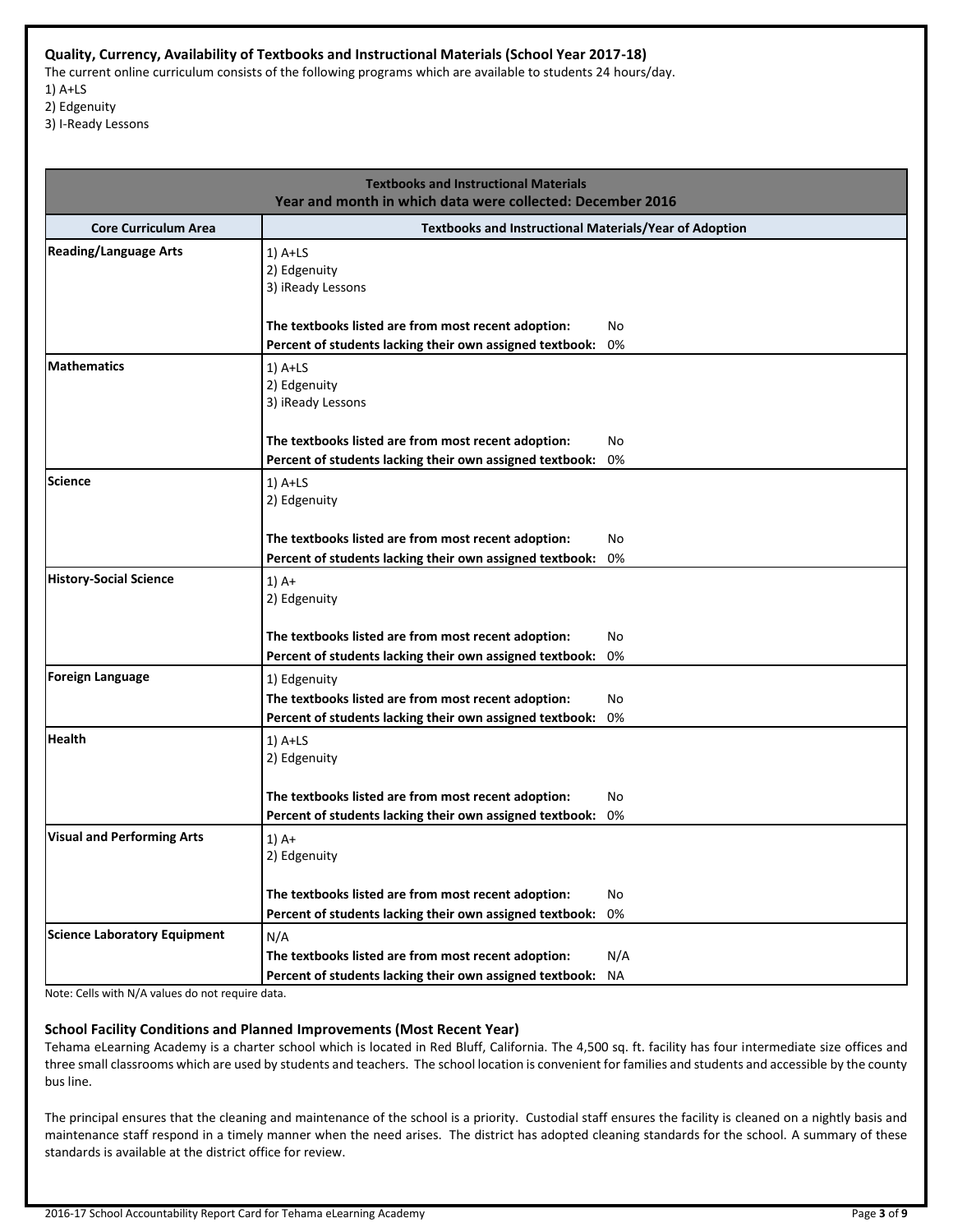| <b>School Facility Good Repair Status (Most Recent Year)</b><br>Year and month in which data were collected: November 2017 |                       |      |                      |      |                                |
|----------------------------------------------------------------------------------------------------------------------------|-----------------------|------|----------------------|------|--------------------------------|
| <b>System Inspected</b>                                                                                                    |                       |      | <b>Repair Status</b> |      | <b>Repair Needed and</b>       |
|                                                                                                                            | Good                  |      | Fair                 | Poor | <b>Action Taken or Planned</b> |
| Systems:<br>Gas Leaks, Mechanical/HVAC, Sewer                                                                              | X                     |      |                      |      |                                |
| Interior:<br><b>Interior Surfaces</b>                                                                                      | X                     |      |                      |      |                                |
| <b>Cleanliness:</b><br>Overall Cleanliness, Pest/ Vermin Infestation                                                       | X                     |      |                      |      |                                |
| Electrical:<br>Electrical                                                                                                  | X                     |      |                      |      |                                |
| <b>Restrooms/Fountains:</b><br>Restrooms, Sinks/ Fountains                                                                 | X                     |      |                      |      |                                |
| Safety:<br>Fire Safety, Hazardous Materials                                                                                | X                     |      |                      |      |                                |
| Structural:<br>Structural Damage, Roofs                                                                                    | X                     |      |                      |      |                                |
| External:<br>Playground/School Grounds, Windows/Doors/Gates/Fences                                                         | X                     |      |                      |      |                                |
| <b>Overall Rating</b>                                                                                                      | <b>Exemplary</b><br>X | Good | Fair                 | Poor |                                |

## **B. Pupil Outcomes**

#### **State Priority: Pupil Achievement**

The SARC provides the following information relevant to the State priority: Pupil Achievement (Priority 4):

- Statewide assessments (i.e., California Assessment of Student Performance and Progress [CAASPP] System, which includes the Smarter Balanced Summative Assessments for students in the general education population and the California Alternate Assessments [CAAs] for English language arts/literacy [ELA] and mathematics given in grades three through eight and grade eleven. The CAAs have replaced the California Alternate Performance Assessment [CAPA] for ELA and mathematics, which were eliminated in 2015. Only eligible students may participate in the administration of the CAAs. CAA items are aligned with alternate achievement standards, which are linked with the Common Core State Standards [CCSS] for students with significant cognitive disabilities); and
- The percentage of students who have successfully completed courses that satisfy the requirements for entrance to the University of California and the California State University, or career technical education sequences or programs of study

| <b>2016-17 CAASPP Results for All Students</b> |                                                                                                                    |           |           |                 |              |           |  |
|------------------------------------------------|--------------------------------------------------------------------------------------------------------------------|-----------|-----------|-----------------|--------------|-----------|--|
|                                                | Percent of Students Meeting or Exceeding the State Standards<br>$\left(\frac{\text{grades}}{3} - 8\right)$ and 11) |           |           |                 |              |           |  |
| <b>Subject</b>                                 | <b>School</b>                                                                                                      |           |           | <b>District</b> | <b>State</b> |           |  |
|                                                | $15 - 16$                                                                                                          | $16 - 17$ | $15 - 16$ | $16 - 17$       | $15 - 16$    | $16 - 17$ |  |
| <b>ELA</b>                                     | 20                                                                                                                 | 26        | 23        | 30              | 48           | 48        |  |
| Math                                           | 6                                                                                                                  |           | 10        | 17              | 36           | 37        |  |

Percentages are not calculated when the number of students tested is ten or less, either because the number of students in this category is too small for statistical accuracy or to protect student privacy.

| <b>CAASPP Test Results in Science for All Students</b>                                              |                                                  |           |                    |    |       |       |  |
|-----------------------------------------------------------------------------------------------------|--------------------------------------------------|-----------|--------------------|----|-------|-------|--|
| Percent of Students Scoring at Proficient or Advanced<br>(meeting or exceeding the state standards) |                                                  |           |                    |    |       |       |  |
| Subject                                                                                             | <b>District</b><br><b>School</b><br><b>State</b> |           |                    |    |       |       |  |
|                                                                                                     | 14-15                                            | $15 - 16$ | $15 - 16$<br>14-15 |    | 14-15 | 15-16 |  |
| <b>Science</b>                                                                                      | 35                                               | 29        | 38                 | 34 | 56    | 54    |  |

Note: Science test results include California Standards Tests (CSTs), California Modified Assessment (CMA), and California Alternate Performance Assessment (CAPA) in grades five, eight, and ten.

Note: Scores are not shown when the number of students tested is ten or less, either because the number of students in this category is too small for statistical accuracy or to protect student privacy.

Note: The 2016-17 data are not available. The California Department of Education is developing a new science assessment based on the Next Generation Science Standards for California Public Schools (CA NGSS). The new California Science Test (CAST) was piloted in spring 2017. The CST and CMA for Science will no longer be administered.

| Grade                        | 2016-17 Percent of Students Meeting Fitness Standards                                                           |     |  |  |  |  |  |
|------------------------------|-----------------------------------------------------------------------------------------------------------------|-----|--|--|--|--|--|
| Level                        | 5 of 6<br>6 of 6<br>4 of 6                                                                                      |     |  |  |  |  |  |
|                              | 8.3                                                                                                             | 8.3 |  |  |  |  |  |
| $\mathbf{r}$<br><b>B</b> 1 . | the contract of the countries of the contract of the contract of the contract of the contract of the contract o |     |  |  |  |  |  |

\* Percentages are not calculated when the number of students tested is ten or less, either because the number of students in this category is too small for statistical accuracy or to protect student privacy.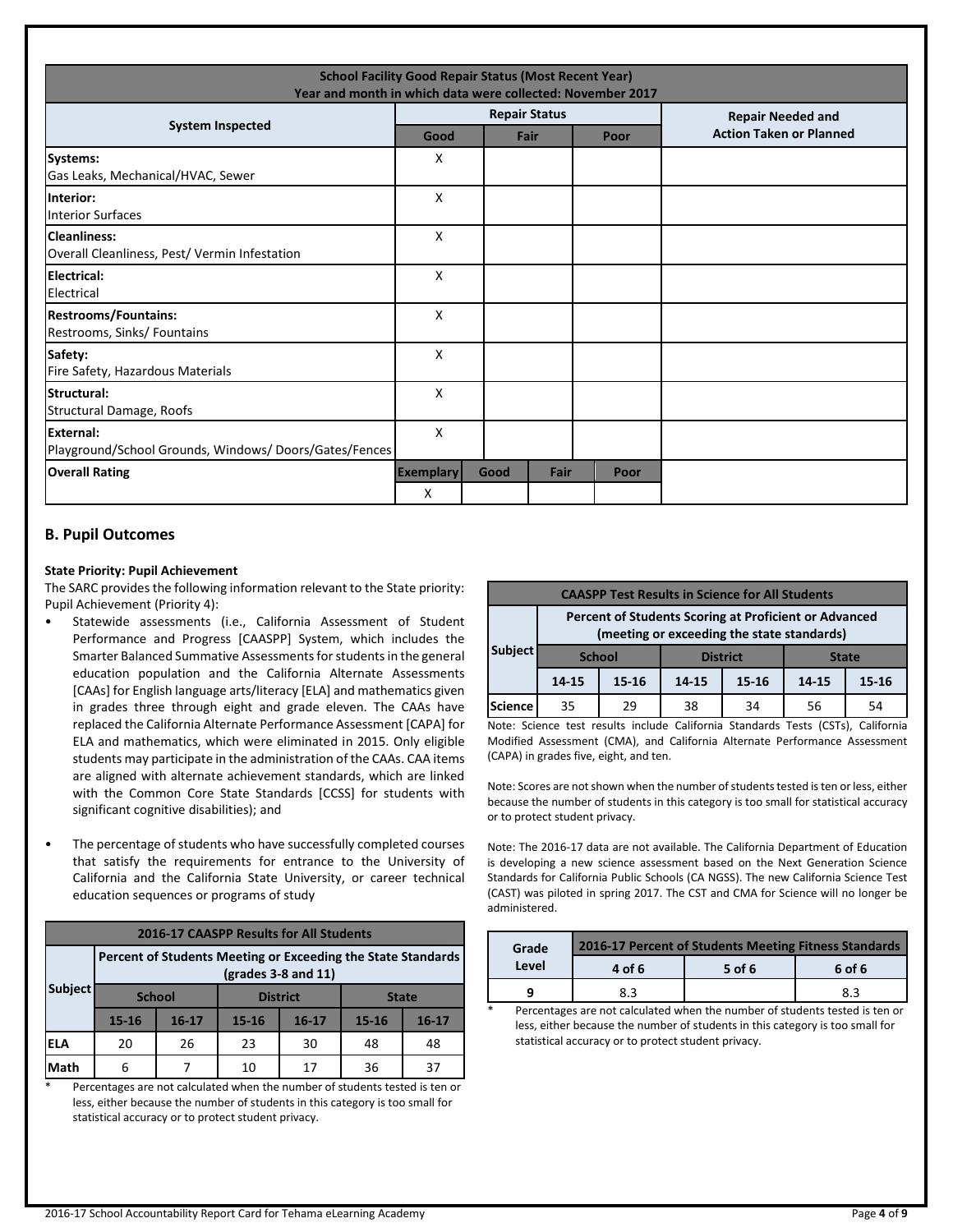| 2015-16 CAASPP Results by Student Group<br>Science (grades 5, 8, and 10) |                 |                   |                 |                               |  |  |
|--------------------------------------------------------------------------|-----------------|-------------------|-----------------|-------------------------------|--|--|
| <b>Number of Students</b><br><b>Percent of Students</b>                  |                 |                   |                 |                               |  |  |
| Group                                                                    | <b>Enrolled</b> | with Valid Scores | w/ Valid Scores | <b>Proficient or Advanced</b> |  |  |
| <b>All Students</b>                                                      | 37              | 35                | 94.6            | 28.6                          |  |  |
| Male                                                                     | 16              | 15                | 93.8            | 46.7                          |  |  |
| Female                                                                   | 21              | 20                | 95.2            | 15.0                          |  |  |
| White                                                                    | 29              | 28                | 96.6            | 32.1                          |  |  |
| Socioeconomically Disadvantaged                                          | 30              | 28                | 93.3            | 28.6                          |  |  |

\* Science test results include CSTs, CMA, and CAPA in grades five, eight, and ten. The "Proficient or Advanced" is calculated by taking the total number of students who scored at Proficient or Advanced on the science assessment divided by the total number of students with valid scores. Scores are not shown when the number of students tested is ten or less, either because the number of students in this category is too small for statistical accuracy or to protect student privacy.

| School Year 2016-17 CAASPP Assessment Results - English Language Arts (ELA)<br>Disaggregated by Student Groups, Grades Three through Eight and Eleven        |    |     |                                       |                          |  |  |  |
|--------------------------------------------------------------------------------------------------------------------------------------------------------------|----|-----|---------------------------------------|--------------------------|--|--|--|
| <b>Number</b><br><b>Total</b><br>Percent<br>Percent<br><b>Student Group</b><br><b>Enrollment</b><br><b>Met or Exceeded</b><br><b>Tested</b><br><b>Tested</b> |    |     |                                       |                          |  |  |  |
| <b>All Students</b>                                                                                                                                          | 49 | 43  | 87.76                                 | 25.58                    |  |  |  |
| Male                                                                                                                                                         | 21 | 18  | 85.71                                 | 22.22                    |  |  |  |
| Female                                                                                                                                                       | 28 | 25  | 89.29                                 | 28                       |  |  |  |
| <b>Black or African American</b>                                                                                                                             | -- | $-$ | $\hspace{0.05cm}$ – $\hspace{0.05cm}$ | $\overline{\phantom{m}}$ |  |  |  |
| <b>Hispanic or Latino</b>                                                                                                                                    | 12 | 11  | 91.67                                 | 9.09                     |  |  |  |
| White                                                                                                                                                        | 33 | 28  | 84.85                                 | 35.71                    |  |  |  |
| <b>Two or More Races</b>                                                                                                                                     | -- | $-$ | $- -$                                 | --                       |  |  |  |
| <b>Socioeconomically Disadvantaged</b>                                                                                                                       | 34 | 29  | 85.29                                 | 27.59                    |  |  |  |
| <b>English Learners</b>                                                                                                                                      | -- | $-$ | --                                    |                          |  |  |  |
| <b>Students with Disabilities</b>                                                                                                                            |    |     | --                                    |                          |  |  |  |

Note: ELA test results include the Smarter Balanced Summative Assessment and the CAA. The "Percent Met or Exceeded" is calculated by taking the total number of students who met or exceeded the standard on the Smarter Balanced Summative Assessment plus the total number of students who met the standard (i.e., achieved Level 3–Alternate) on the CAAs divided by the total number of students who participated in both assessments.

Note: Double dashes (--) appear in the table when the number of students is ten or less, either because the number of students in this category is too small for statistical accuracy or to protect student privacy.

Note: The number of students tested includes all students who participated in the test whether they received a score or not; however, the number of students tested is not the number that was used to calculate the achievement level percentages. The achievement level percentages are calculated using only students who received scores.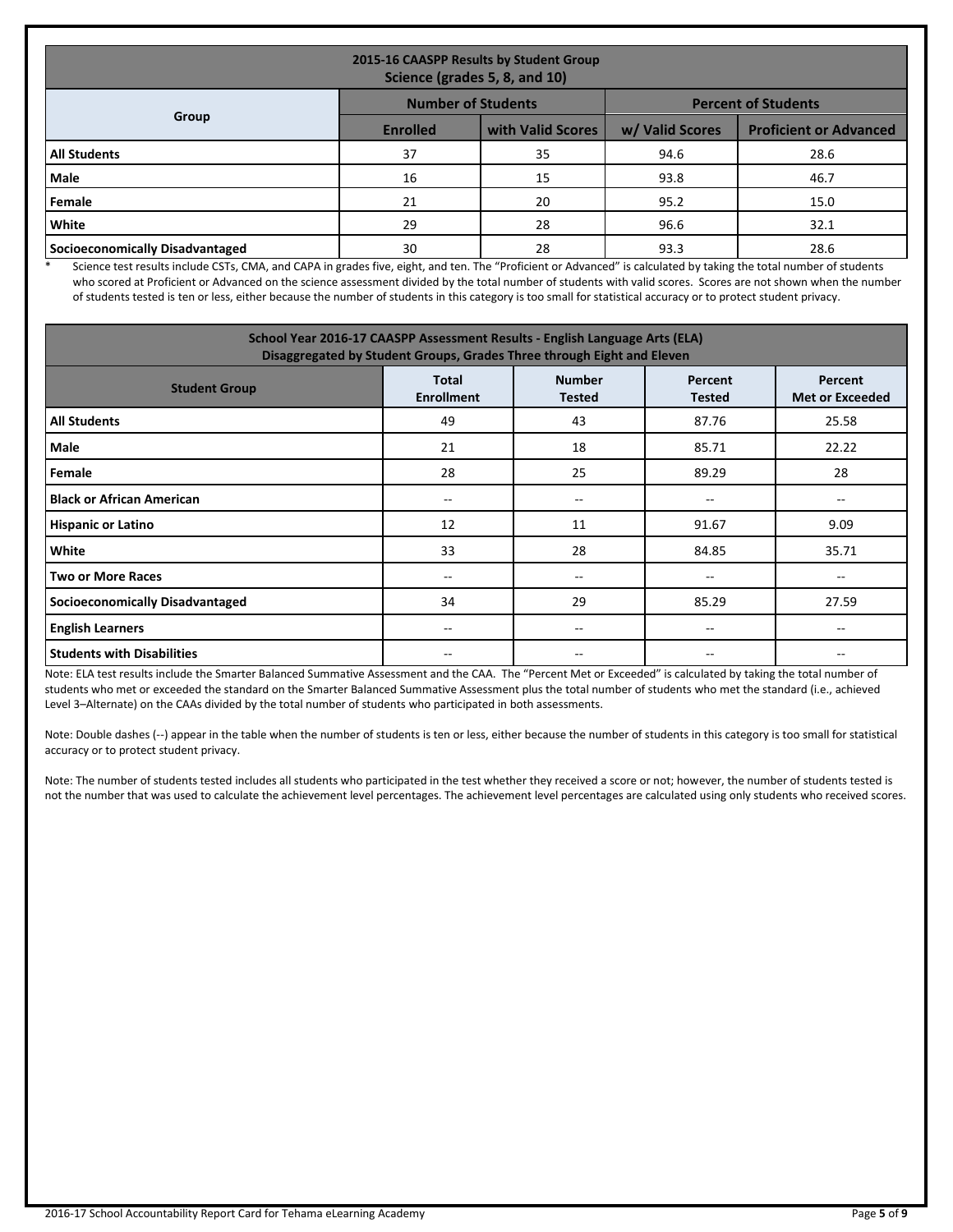| <b>School Year 2016-17 CAASPP Assessment Results - Mathematics</b><br>Disaggregated by Student Groups, Grades Three through Eight and Eleven                 |       |     |       |       |  |  |  |
|--------------------------------------------------------------------------------------------------------------------------------------------------------------|-------|-----|-------|-------|--|--|--|
| <b>Number</b><br><b>Total</b><br>Percent<br>Percent<br><b>Student Group</b><br><b>Enrollment</b><br><b>Tested</b><br><b>Met or Exceeded</b><br><b>Tested</b> |       |     |       |       |  |  |  |
| <b>All Students</b>                                                                                                                                          | 49    | 45  | 91.84 | 6.67  |  |  |  |
| Male                                                                                                                                                         | 21    | 19  | 90.48 | 15.79 |  |  |  |
| Female                                                                                                                                                       | 28    | 26  | 92.86 | 0     |  |  |  |
| <b>Black or African American</b>                                                                                                                             | --    | --  | --    |       |  |  |  |
| <b>Hispanic or Latino</b>                                                                                                                                    | 12    | 11  | 91.67 | 9.09  |  |  |  |
| White                                                                                                                                                        | 33    | 30  | 90.91 | 6.67  |  |  |  |
| <b>Two or More Races</b>                                                                                                                                     | $- -$ | $-$ | $- -$ | $- -$ |  |  |  |
| <b>Socioeconomically Disadvantaged</b>                                                                                                                       | 34    | 31  | 91.18 | 3.23  |  |  |  |
| <b>English Learners</b>                                                                                                                                      | $- -$ | --  | $- -$ | --    |  |  |  |
| <b>Students with Disabilities</b>                                                                                                                            |       |     |       |       |  |  |  |

Note: Mathematics test results include the Smarter Balanced Summative Assessment and the CAA. The "Percent Met or Exceeded" is calculated by taking the total number of students who met or exceeded the standard on the Smarter Balanced Summative Assessment plus the total number of students who met the standard (i.e., achieved Level 3–Alternate) on the CAAs divided by the total number of students who participated in both assessments.

Note: Double dashes (--) appear in the table when the number of students is ten or less, either because the number of students in this category is too small for statistical accuracy or to protect student privacy.

Note: The number of students tested includes all students who participated in the test whether they received a score or not; however, the number of students tested is not the number that was used to calculate the achievement level percentages. The achievement level percentages are calculated using only students who received scores.

## **C. Engagement**

#### **State Priority: Parental Involvement**

The SARC provides the following information relevant to the State priority: Parental Involvement (Priority 3):

• Efforts the school district makes to seek parent input in making decisions for the school district and each schoolsite.

#### **Opportunities for Parental Involvement (School Year 2017-18)**

As each student is registered at Tehama eLearning Academy, a parent conference is held and a master agreement is signed. Parent-teacher conferences are offered each semester. Good communication is assured by weekly parent-teacher contact. Parent involvement is encouraged and parents have the opportunity to participate in the decision making process for both their students as well as the policies/procedures of the school. This parental input is facilitated by educational parent meetings at the school, parent surveys, parents attending Tehama eLearning Academy Governance Committee meetings, as well as the opportunity to meet with the principal at any time. A parent representative and a student representative serve as a voting member of the Governance Committee.

#### **State Priority: School Climate**

The SARC provides the following information relevant to the State priority: School Climate (Priority 6):

- Pupil suspension rates;
- Pupil expulsion rates; and
- Other local measures on the sense of safety.

#### **School Safety Plan**

Safety of students and staff is a primary concern of all staff at Tehama eLearning Academy. The school is always in compliance with all laws, rules, and regulations pertaining to hazardous materials and state earthquake standards. The School Site Safety Plan was last reviewed and updated during the fall of 2017. All revisions were communicated to both the classified and certificated staff. The school's disaster preparedness plan includes steps for ensuring student and staff safety during a disaster. Fire and disaster drills are conducted on a regular basis throughout the school year. Lock down drills are held as needed. Students are supervised on school premises by certificated staff, classified staff, and the principal. The school utilizes a safety committee that meets quarterly to review safety needs and recommend safety policies to the school Governance Committee.

There is a designated area for student drop off and pick up. Students and visitors are required to sign in and out at the main office when arriving and leaving campus.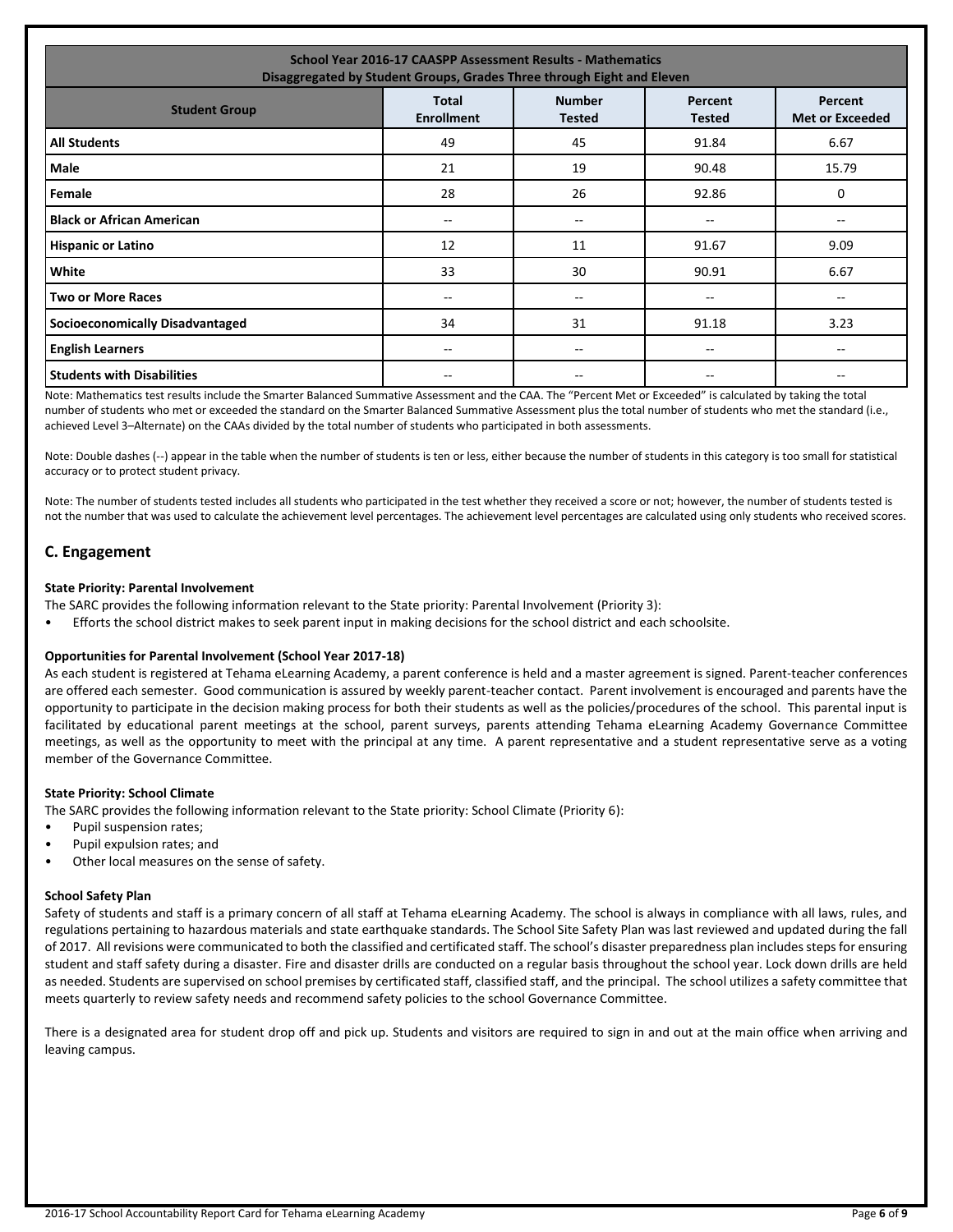| <b>Suspensions and Expulsions</b> |                               |         |         |  |  |  |  |
|-----------------------------------|-------------------------------|---------|---------|--|--|--|--|
| <b>School</b>                     | 2014-15<br>2015-16<br>2016-17 |         |         |  |  |  |  |
| <b>Suspensions Rate</b>           | 0.0                           | 0.0     | 0.0     |  |  |  |  |
| <b>Expulsions Rate</b>            | 0.0                           | 0.0     | 0.0     |  |  |  |  |
| <b>District</b>                   | 2014-15                       | 2015-16 | 2016-17 |  |  |  |  |
| <b>Suspensions Rate</b>           | 0.0                           | 0.0     | 0.0     |  |  |  |  |
| <b>Expulsions Rate</b>            | 0.0                           | 0.0     | 0.0     |  |  |  |  |
| <b>State</b>                      | 2014-15                       | 2015-16 | 2016-17 |  |  |  |  |
| <b>Suspensions Rate</b>           | 3.8                           | 3.7     | 3.6     |  |  |  |  |
| <b>Expulsions Rate</b>            | 0.1                           | 0.1     | 0.1     |  |  |  |  |

## **D. Other SARC Information**

The information in this section is required to be in the SARC but is not included in the state priorities for LCFF.

| 2017-18 Federal Intervention Program                |                 |           |  |
|-----------------------------------------------------|-----------------|-----------|--|
| <b>Indicator</b>                                    | <b>District</b> |           |  |
| <b>Program Improvement Status</b>                   |                 | Not In PI |  |
| <b>First Year of Program Improvement</b>            |                 |           |  |
| Year in Program Improvement                         |                 |           |  |
| Number of Schools Currently in Program Improvement  |                 |           |  |
| Percent of Schools Currently in Program Improvement |                 |           |  |

| <b>Academic Counselors and Other Support Staff at this School</b> |      |  |  |  |  |
|-------------------------------------------------------------------|------|--|--|--|--|
| <b>Number of Full-Time Equivalent (FTE)</b>                       |      |  |  |  |  |
| <b>Academic Counselor</b>                                         | 0    |  |  |  |  |
| <b>Counselor (Social/Behavioral or Career Development)</b>        | .4   |  |  |  |  |
| Library Media Teacher (Librarian)                                 | N/A  |  |  |  |  |
| Library Media Services Staff (Paraprofessional)                   | N/A  |  |  |  |  |
| Psychologist                                                      | .05  |  |  |  |  |
| <b>Social Worker</b>                                              | N/A  |  |  |  |  |
| <b>Nurse</b>                                                      | .025 |  |  |  |  |
| Speech/Language/Hearing Specialist                                | N/A  |  |  |  |  |
| <b>Resource Specialist</b>                                        | O    |  |  |  |  |
| Other<br>.8 Resource                                              |      |  |  |  |  |
| <b>Average Number of Students per Staff Member</b>                |      |  |  |  |  |
| <b>Academic Counselor</b><br>N/A                                  |      |  |  |  |  |

One Full Time Equivalent (FTE) equals one staff member working full time; one FTE could also represent two staff members who each work 50 percent of full time.

| Average Class Size and Class Size Distribution (Secondary) |         |                           |         |                                |   |                   |   |                   |  |                                       |  |
|------------------------------------------------------------|---------|---------------------------|---------|--------------------------------|---|-------------------|---|-------------------|--|---------------------------------------|--|
| <b>Number of Classrooms*</b>                               |         |                           |         |                                |   |                   |   |                   |  |                                       |  |
|                                                            |         | <b>Average Class Size</b> |         | $1 - 22$<br>$23 - 32$<br>$33+$ |   |                   |   |                   |  |                                       |  |
| <b>Subject</b>                                             | 2014-15 | 2015-16                   | 2016-17 | 2014-15                        |   | 2015-16   2016-17 |   | 2014-15   2015-16 |  | 2016-17   2014-15   2015-16   2016-17 |  |
| <b>English</b>                                             |         |                           |         | 18                             | 4 | 18                | 0 | 0                 |  |                                       |  |
| <b>Mathematics</b>                                         | 6       | 6                         |         | 21                             |   | 22                | 0 | 0                 |  |                                       |  |
| Science                                                    |         |                           | 4       | 19                             |   | 18                | 0 | $\Omega$          |  |                                       |  |
| <b>Social Science</b>                                      |         | 0                         | 4       | 38                             | 0 | 36                | 0 | 0                 |  |                                       |  |

\* Number of classes indicates how many classrooms fall into each size category (a range of total students per classroom). At the secondary school level, this information is reported by subject area rather than grade level.

#### **Professional Development provided for Teachers**

Staff members build teaching skills and concepts by participating in many conferences and workshops throughout the school year, then sharing their experiences and knowledge with district colleagues. The district dedicated seven days to staff development annually for the past three years. Topics for staff development include: technology and instruction, evaluating testing data, mathematics instruction, and learning records management.

Staff meetings are held each Friday afternoon whereby individual student progress is discussed, staff participates in CCSS professional development opportunities, data is analyzed and school planning is discussed.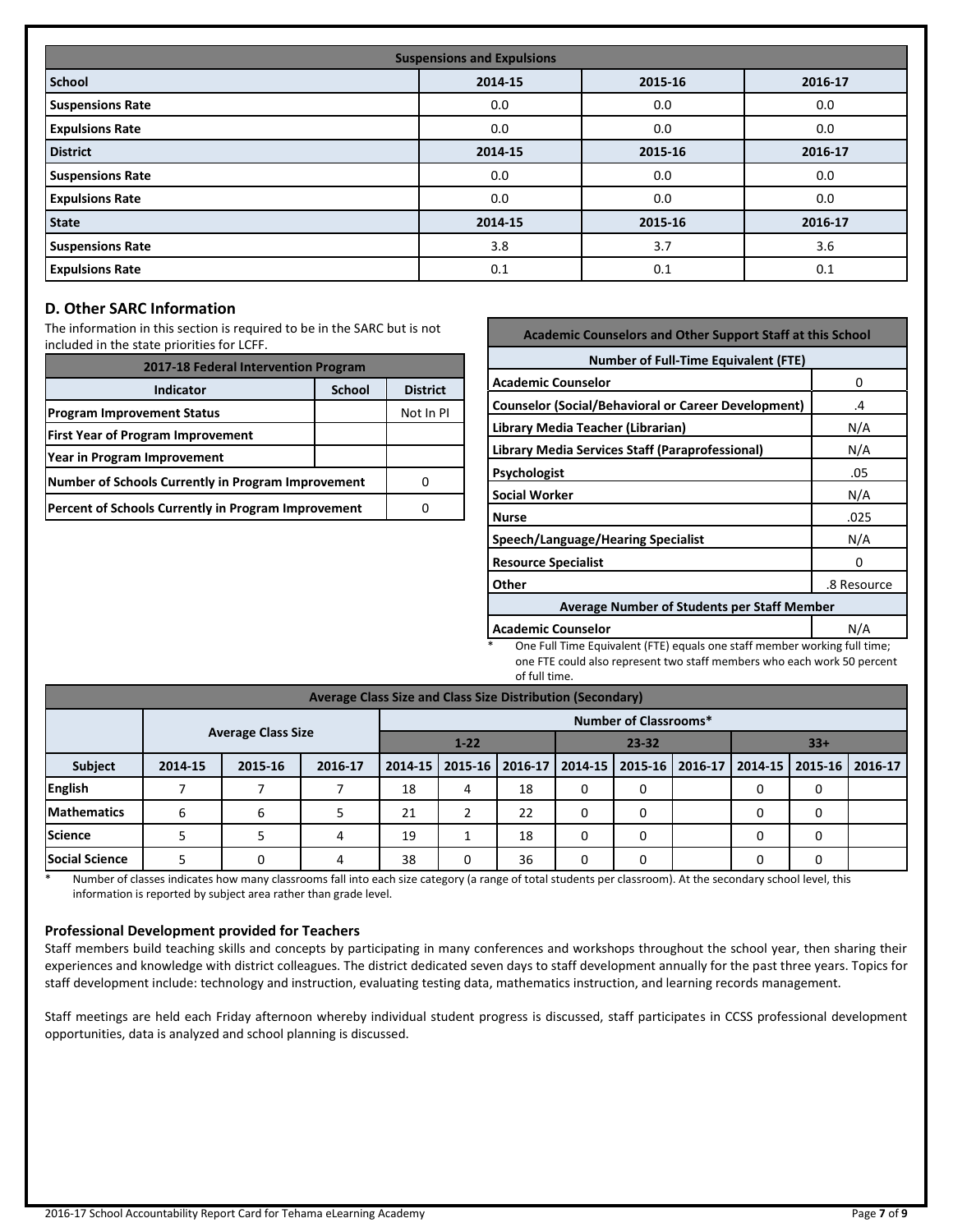| FY 2015-16 Teacher and Administrative Salaries |                           |                                                                  |  |  |
|------------------------------------------------|---------------------------|------------------------------------------------------------------|--|--|
| Category                                       | <b>District</b><br>Amount | <b>State Average for</b><br><b>Districts In Same</b><br>Category |  |  |
| <b>Beginning Teacher Salary</b>                |                           |                                                                  |  |  |
| Mid-Range Teacher Salary                       |                           |                                                                  |  |  |
| <b>Highest Teacher Salary</b>                  |                           |                                                                  |  |  |
| <b>Average Principal Salary (ES)</b>           |                           |                                                                  |  |  |
| <b>Average Principal Salary (MS)</b>           |                           |                                                                  |  |  |
| <b>Average Principal Salary (HS)</b>           |                           |                                                                  |  |  |
| <b>Superintendent Salary</b>                   |                           |                                                                  |  |  |
| <b>Percent of District Budget</b>              |                           |                                                                  |  |  |
| <b>Teacher Salaries</b>                        |                           |                                                                  |  |  |
| <b>Administrative Salaries</b>                 |                           |                                                                  |  |  |

| FY 2015-16 Expenditures Per Pupil and School Site Teacher Salaries |                                        |                   |                     |                                 |  |
|--------------------------------------------------------------------|----------------------------------------|-------------------|---------------------|---------------------------------|--|
|                                                                    | Average                                |                   |                     |                                 |  |
| Level                                                              | <b>Total</b>                           | <b>Restricted</b> | <b>Unrestricted</b> | <b>Teacher</b><br><b>Salary</b> |  |
| <b>School Site</b>                                                 | 7,849                                  | 90                | 7,759               | 45,397                          |  |
| <b>District</b>                                                    |                                        |                   | 7,759               |                                 |  |
| <b>State</b>                                                       | \$6,574                                |                   |                     |                                 |  |
| <b>Percent Difference: School Site/District</b>                    |                                        |                   | 0.0                 | 0.0                             |  |
|                                                                    | Percent Difference: School Site/ State | 36.7              |                     |                                 |  |

\* Cells with ♦ do not require data.

\* For detailed information on salaries, see the CDE Certificated Salaries & Benefits webpage a[t www.cde.ca.gov/ds/fd/cs/.](http://www.cde.ca.gov/ds/fd/cs/)

## **Types of Services Funded**

Tehama eLearning Academy budget funds direct instructional and counseling services to students, nursing services, and appropriate supplies and materials.

| <b>Dropout Rate and Graduation Rate (Four-Year Cohort Rate)</b> |         |         |         |  |  |
|-----------------------------------------------------------------|---------|---------|---------|--|--|
| <b>Tehama eLearning Academy</b>                                 | 2013-14 | 2014-15 | 2015-16 |  |  |
| <b>Dropout Rate</b>                                             | 11.5    | 13.5    | 14.3    |  |  |
| <b>Graduation Rate</b>                                          | 84.62   | 75.68   | 85.71   |  |  |
| <b>Tehama eLearning Academy</b>                                 | 2013-14 | 2014-15 | 2015-16 |  |  |
| <b>Dropout Rate</b>                                             | 39.5    | 20.5    | 17.4    |  |  |
| <b>Graduation Rate</b>                                          | 57.89   | 68.18   | 82.61   |  |  |
| California                                                      | 2013-14 | 2014-15 | 2015-16 |  |  |
| <b>Dropout Rate</b>                                             | 11.5    | 10.7    | 9.7     |  |  |
| <b>Graduation Rate</b>                                          | 80.95   | 82.27   | 83.77   |  |  |

| <b>Career Technical Education Participation</b>                                                                |                                     |  |  |
|----------------------------------------------------------------------------------------------------------------|-------------------------------------|--|--|
| <b>Measure</b>                                                                                                 | <b>CTE Program</b><br>Participation |  |  |
| Number of pupils participating in CTE                                                                          |                                     |  |  |
| % of pupils completing a CTE program and earning<br>a high school diploma                                      |                                     |  |  |
| % of CTE courses sequenced or articulated between<br>the school and institutions of postsecondary<br>education |                                     |  |  |

| <b>Courses for University of California (UC)</b><br>and/or California State University (CSU) Admission |         |  |
|--------------------------------------------------------------------------------------------------------|---------|--|
| <b>UC/CSU Course Measure</b>                                                                           | Percent |  |
| 2016-17 Students Enrolled in Courses Required<br>for UC/CSU Admission                                  |         |  |
| 2015-16 Graduates Who Completed All Courses<br><b>Required for UC/CSU Admission</b>                    |         |  |

Where there are student course enrollments.

| <b>2016-17 Advanced Placement Courses</b> |                                                   |                                                              |  |  |
|-------------------------------------------|---------------------------------------------------|--------------------------------------------------------------|--|--|
| <b>Subject</b>                            | <b>Number of</b><br><b>AP Courses</b><br>Offered* | <b>Percent of</b><br><b>Students In</b><br><b>AP Courses</b> |  |  |
| <b>Computer Science</b>                   |                                                   |                                                              |  |  |
| <b>English</b>                            |                                                   |                                                              |  |  |
| <b>Fine and Performing Arts</b>           |                                                   |                                                              |  |  |
| <b>Foreign Language</b>                   |                                                   |                                                              |  |  |
| <b>Mathematics</b>                        |                                                   |                                                              |  |  |
| <b>Science</b>                            |                                                   |                                                              |  |  |
| <b>Social Science</b>                     |                                                   |                                                              |  |  |
| All courses                               |                                                   |                                                              |  |  |

| <b>Completion of High School Graduation Requirements</b> |                                 |                 |              |  |  |
|----------------------------------------------------------|---------------------------------|-----------------|--------------|--|--|
|                                                          | <b>Graduating Class of 2016</b> |                 |              |  |  |
| Group                                                    | <b>School</b>                   | <b>District</b> | <b>State</b> |  |  |
| <b>All Students</b>                                      | 95.65                           | 92.31           | 87.11        |  |  |
| <b>Black or African American</b>                         | 0                               | 0               | 79.19        |  |  |
| American Indian or Alaska Native                         | 0                               | $\Omega$        | 80.17        |  |  |
| Asian                                                    | 0                               | 0               | 94.42        |  |  |
| <b>Filipino</b>                                          | 0                               | 0               | 93.76        |  |  |
| <b>Hispanic or Latino</b>                                | $\Omega$                        | $\Omega$        | 84.58        |  |  |
| <b>Native Hawaiian/Pacific Islander</b>                  | 0                               | 0               | 86.57        |  |  |
| White                                                    | 100                             | 95.24           | 90.99        |  |  |
| <b>Two or More Races</b>                                 | 33.33                           | 33.33           | 90.59        |  |  |
| Socioeconomically Disadvantaged                          | 83.33                           | 78.95           | 85.45        |  |  |
| <b>English Learners</b>                                  | $\Omega$                        | $\Omega$        | 55.44        |  |  |
| <b>Students with Disabilities</b>                        | 100                             | 100             | 63.9         |  |  |
| <b>Foster Youth</b>                                      | 100                             | 100             | 68.19        |  |  |